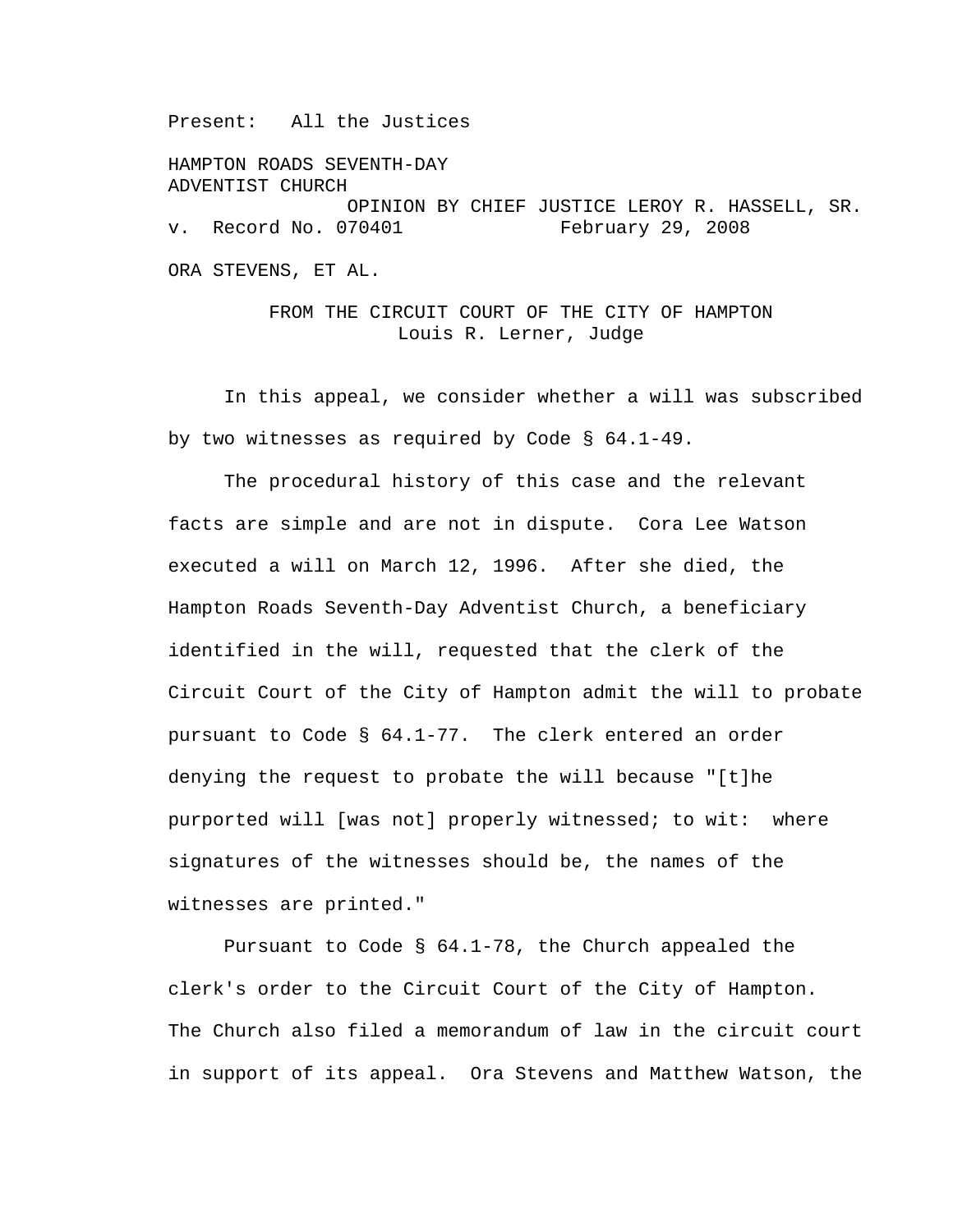testatrix' relatives (hereinafter "family members"), opposed the request to probate the will. Matthew Watson was the sole residuary beneficiary under the will, but the Church was the beneficiary of several specific bequests and legacies under the will including the testatrix' home and substantial bank accounts. If the will was valid, these specific bequests would reduce the value of the residuary estate to be distributed to Matthew Watson, who was also named as the personal representative in the will.

 The following facts were adduced during an ore tenus hearing in the circuit court. The testatrix signed a nonholographic document, entitled "Last Will and Testament of Cora Lee Watson," which consisted of five pages that were numbered one through five and included a self-proving affidavit on pages four and five of the will.

 On page three of the will, the following paragraph appears that includes the testatrix' signature:

 "IN WITNESS WHEREOF, I have hereunto set my hand and seal to this, my Last Will and Testament, consisting of five pages, this 12 day of March, 1996."

"Cora L. Watson (Seal)"

 The will contained designated spaces for witnesses to affix their signatures immediately below the above-referenced paragraph. A notary public, who was present when the testatrix signed the will, printed the names of the three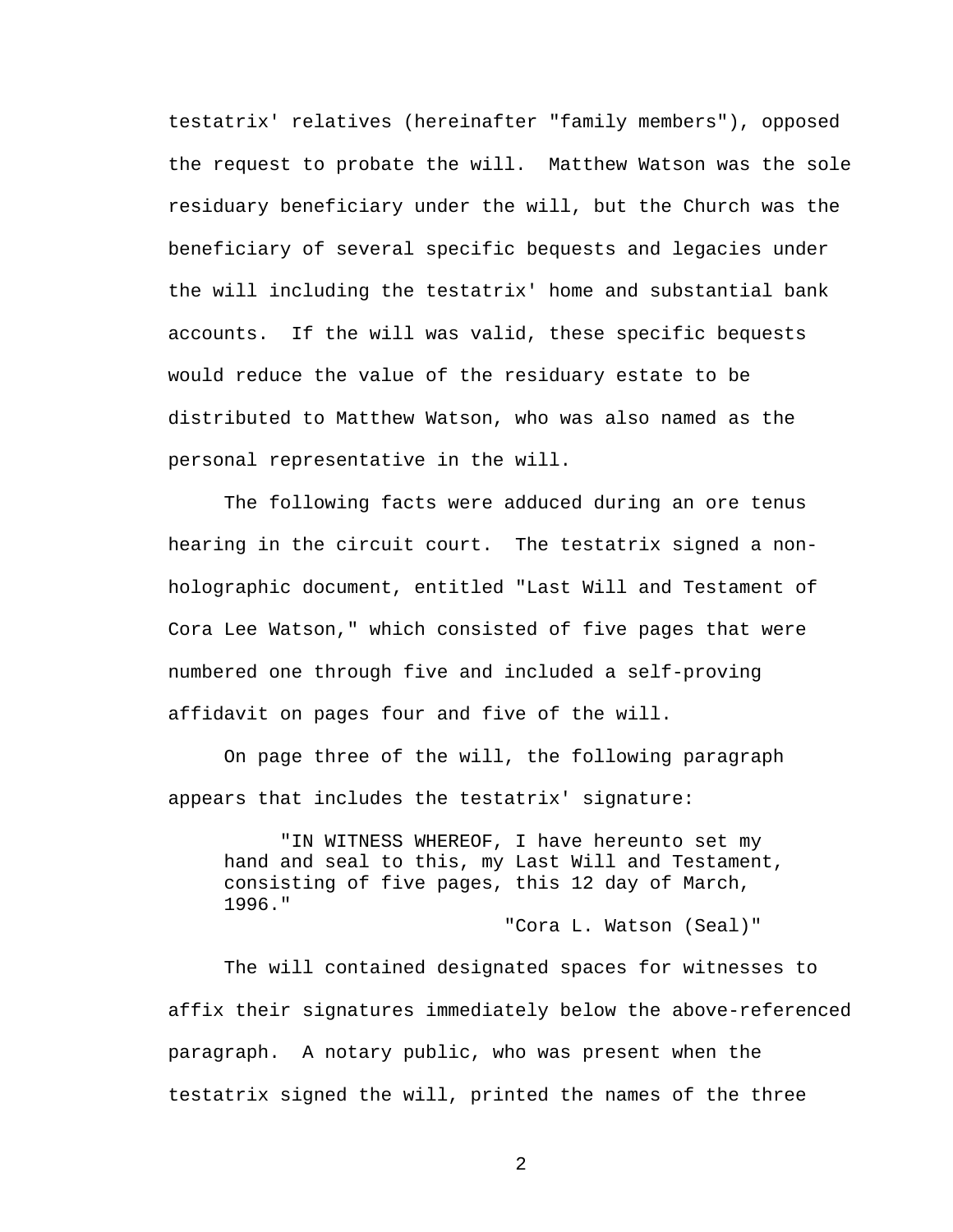witnesses in the designated spaces on page three of the will. The notary placed the address of each witness on page three of the will beside each witness' printed name, and each witness affixed his or her initials beside his or her address. The record does not reflect that the witnesses requested or directed the notary to print their names on the will.

The following paragraph appears on page 4 of the will:

 "Before me, the undersigned authority, on this day, personally appeared Cora Lee Watson, Testator, Herbert N. Charles, Sr., Patricia A. Charles, and Thomas N. Boggess, known to me to be the Testator and the witnesses, whose names are signed to the attached or foregoing instrument and, all of these persons being by me first duly sworn, the Testator declared to me and to the witnesses in my presence that said instrument is Testator's Last Will and Testament and that Testator had willingly signed and executed it in the presence of said witnesses as Testator's free and voluntary act for the purposes therein expressed; that said witnesses stated before me that the foregoing Will was executed and acknowledged by the Testator as Testator's Last Will and Testament in the presence of said witnesses who, in Testator's presence and at Testator's request, and in the presence of each other, did subscribe their names thereto as attesting witnesses on the day of the date of said Will, and that the Testator, at the time of the execution of said Will, was over the age of 18 years and of sound and disposing mind and memory."

> "Cora L. Watson" "Testator" "Herbert N. Charles, Sr." "Witness" "Patricia A. Charles" "Witness" "Thomas N. Boggess" "Witness"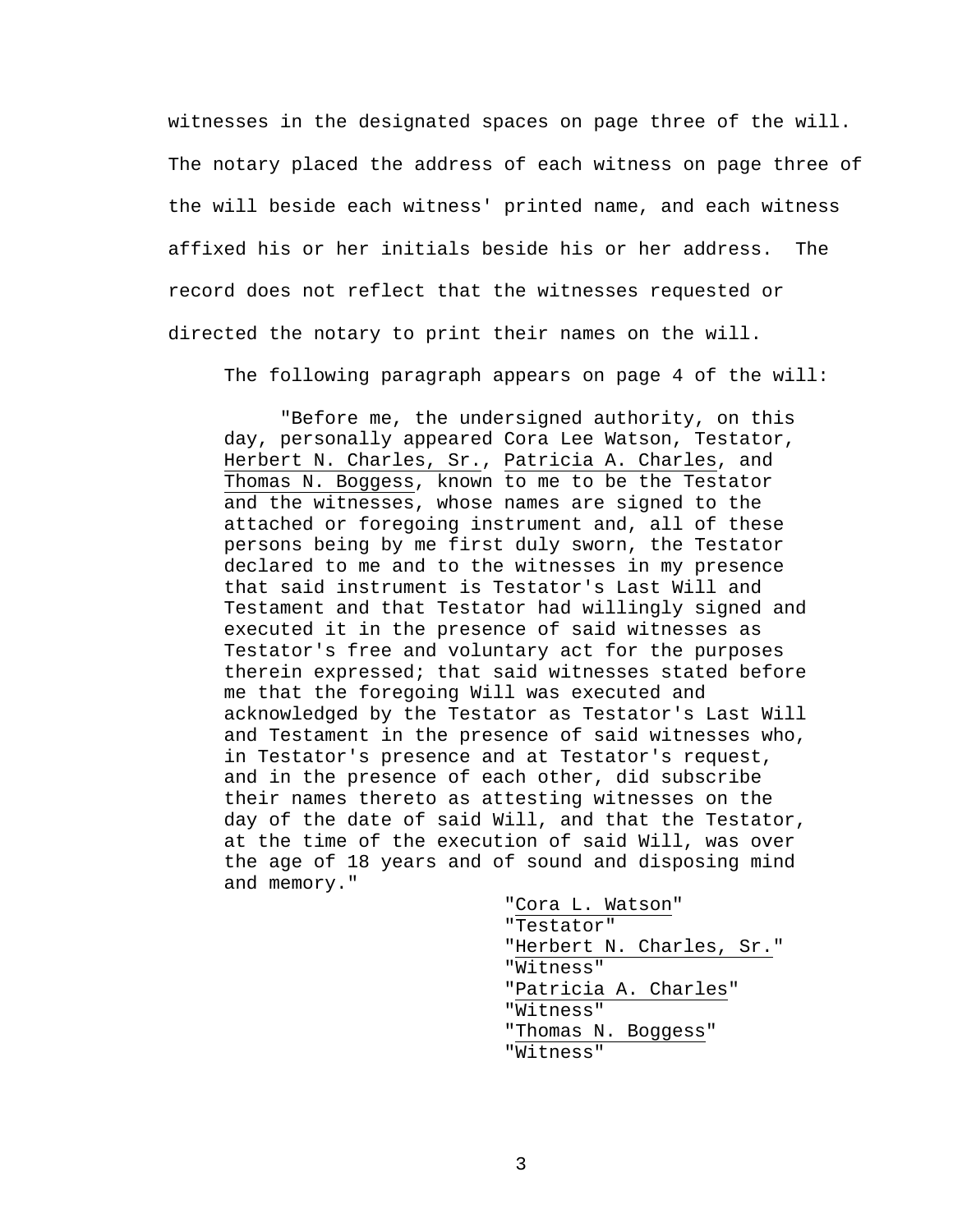The testatrix and each witness, Herbert Charles, Patricia Charles, and Thomas Boggess, signed their names immediately below this paragraph on page four of the will.

Herbert Charles testified that he recognized the will as the Last Will and Testament of Cora Watson and that he was present when she placed her signature on the will. When Mr. Charles placed his signature on page four of the will, which was also the self-proving affidavit, he did so in the testatrix' presence, and he intended to act as a witness when she affixed her signature on the will.

Patricia Charles also testified that she was present when the testatrix signed the will. When Ms. Charles signed her name on page four of the will, she did so in the presence of the testatrix and the other witnesses, and she intended to act as a witness when the testatrix affixed her signature to the will. No attorney was present when the will was executed. The record does not reflect any testimony was received from the third witness, Thomas Boggess.

 The circuit court held that the will was not subscribed as required by Code § 64.1-49 and entered an order consistent with its opinion. The Church appeals.

 The Church argues that the circuit court erred by failing to admit the testatrix' will to probate. The Church contends that the testatrix' will consisted of five pages, that the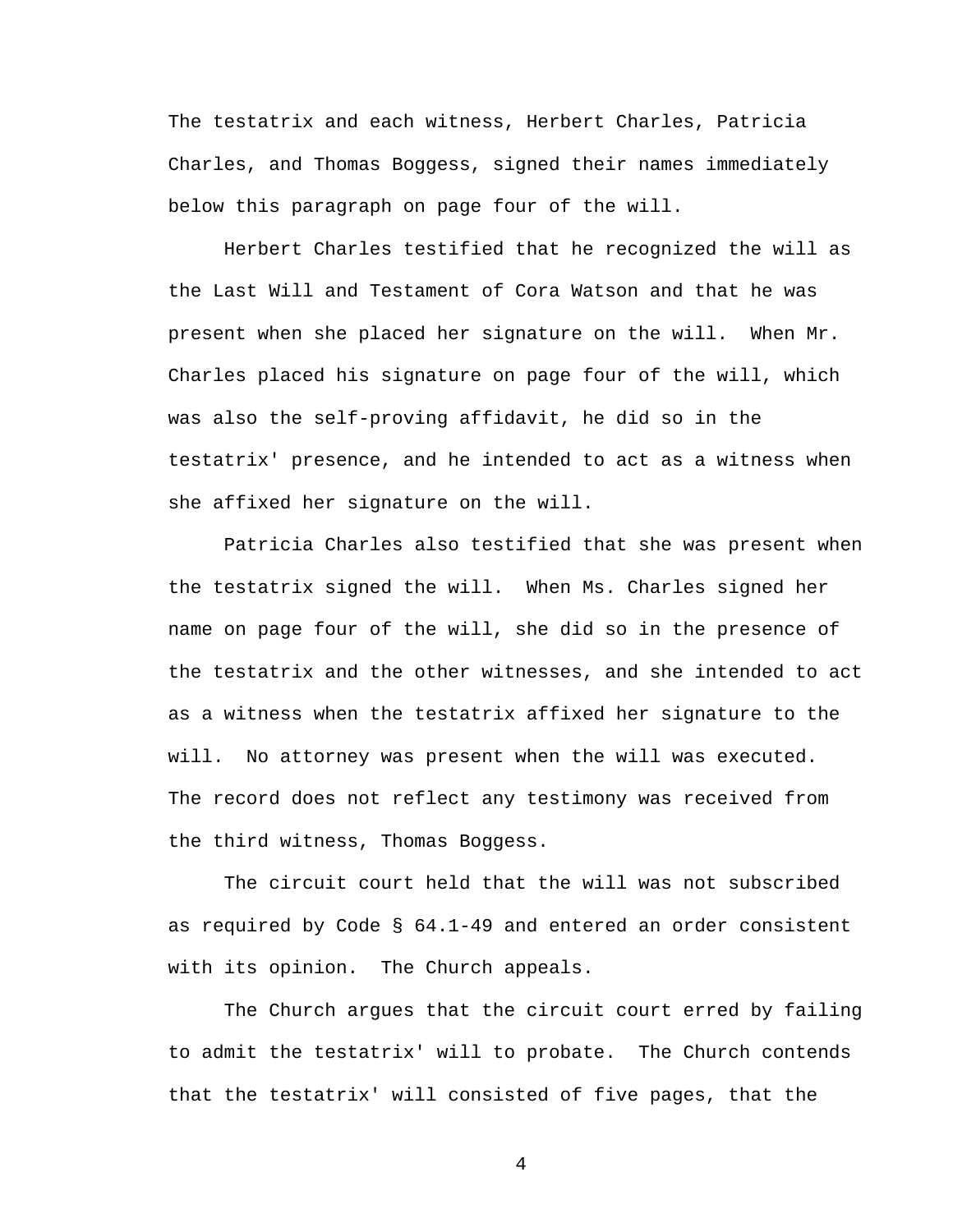self-proving affidavit was one of the five pages that constituted the will, that two witnesses signed their names below the testatrix' name on the self-proving affidavit, and, thus, that the witnesses' signatures there constitute a subscription that satisfies the requirements of Code § 64.1- 49.

 Responding, the family members argue that the Church failed to argue in the circuit court that the witnesses complied with the requirements of Code § 64.1-49 and, thus, cannot assert that contention in this Court. Continuing, the family members assert that the testatrix' will consists of three pages and that the requirements of Code § 64.1-49 were not satisfied within those pages and, hence, the will was not subscribed within the meaning of that statute. We disagree with the family members.

 Initially, we reject the family members' contention that the Church failed to argue in the circuit court that the will was subscribed within the meaning of Code § 64.1-49. Our review of the record reveals that the Church presented this issue to the circuit court.

Code § 64.1-49 states in relevant part:

"No will shall be valid unless it be in writing and signed by the testator, or by some other person in his presence and by his direction, in such manner as to make it manifest that the name is intended as a signature; and moreover, unless it be wholly in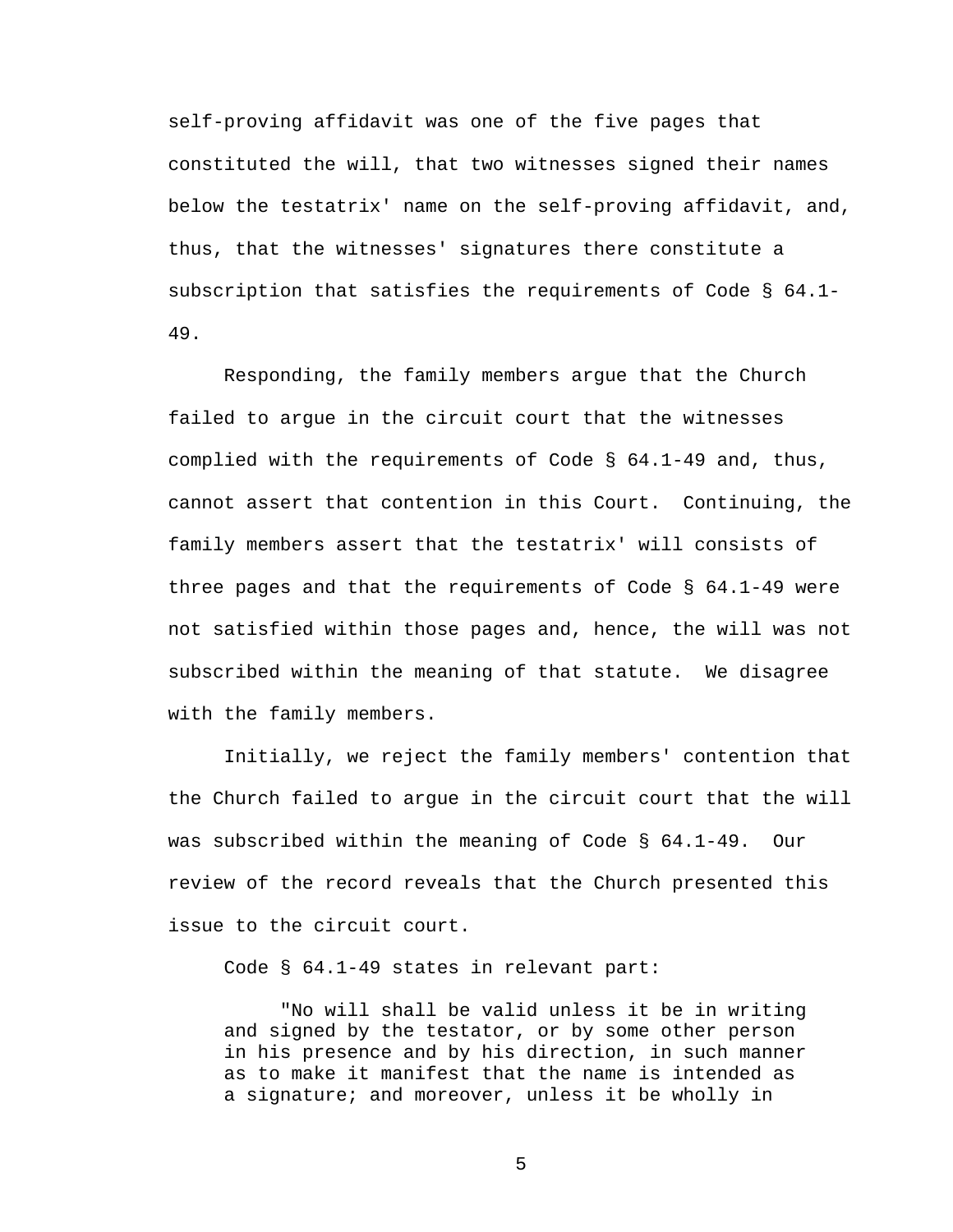the handwriting of the testator, the signature shall be made or the will acknowledged by him in the presence of at least two competent witnesses, present at the same time; and such witnesses shall subscribe the will in the presence of the testator, but no form of attestation shall be necessary. If the will be wholly in the handwriting of the testator that fact shall be proved by at least two disinterested witnesses."

 The litigants agree that the will is non-holographic and, thus, Code § 64.1-49 requires that the testatrix, Cora Watson, sign and acknowledge the will in the presence of at least two competent witnesses. This requirement was satisfied and is not an issue in this appeal. The litigants disagree, however, whether the will was subscribed by two witnesses in the presence of the testator as also required by Code § 64.1-49.

 In Robinson v. Ward, 239 Va. 36, 41-42, 387 S.E.2d 735, 738 (1990), we discussed the rationale for the subscription requirement contained in Code § 64.1-49:

"The purpose of the statute in requiring subscription of a will by competent witnesses in the presence of the testator is to prevent fraud, deception, mistake, and the substitution of a surreptitious document. Ferguson v. Ferguson, 187 Va. 581, 591, 47 S.E.2d 346, 352 (1948). These requirements, however, 'are not intended to restrain or abridge the power of a testator to dispose of his property. They are intended to guard and protect him in the exercise of that power.' French v. Beville, 191 Va. 842, 848, 62 S.E.2d 883, 885 (1951). The safeguards of the statute 'are not designed to make the execution of wills a mere trap and pitfall, and their probate a mere game.' Bell v. Timmins, 190 Va. 648, 657, 58 S.E.2d 55, 59 (1950)."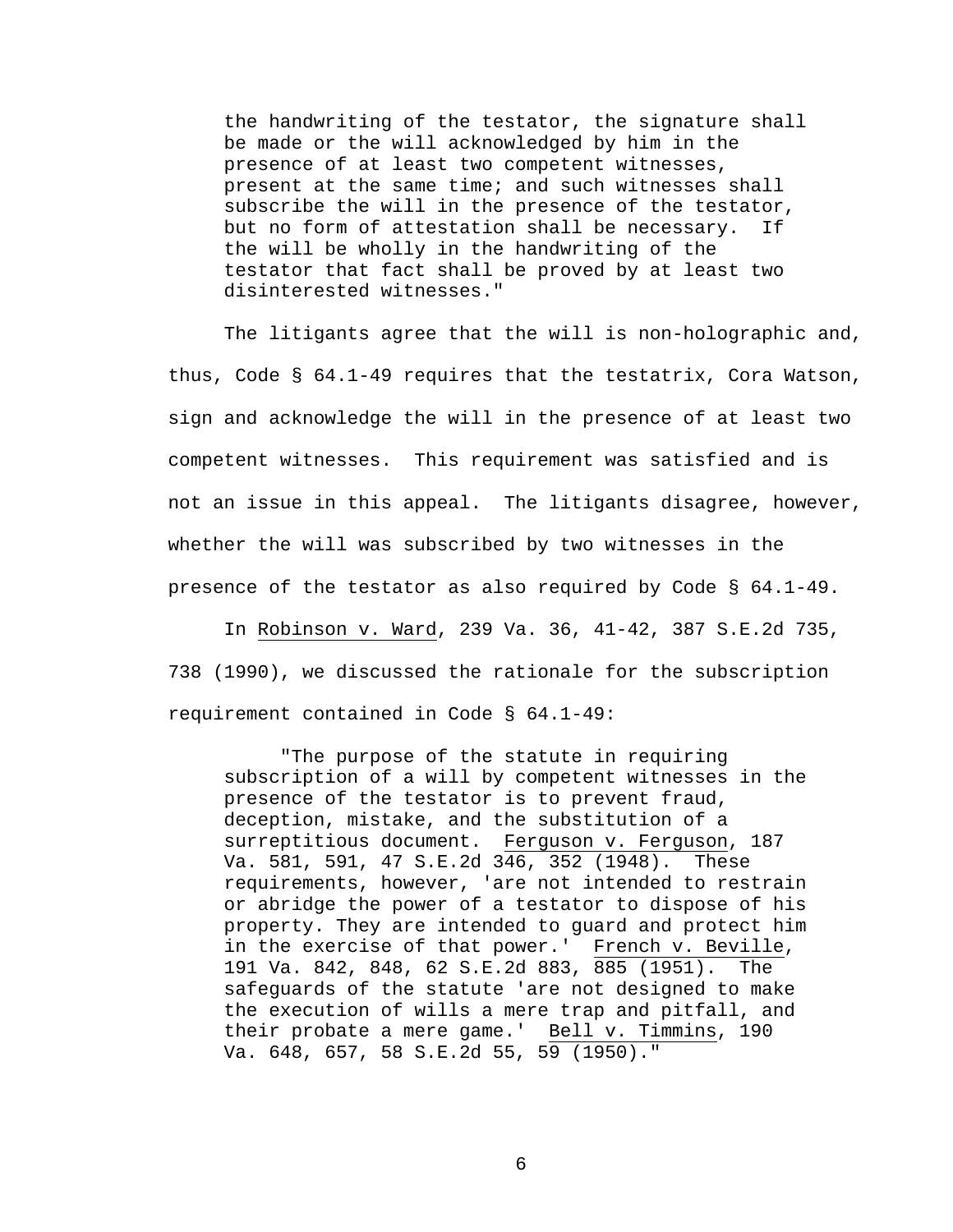Accord Draper v. Pauley, 253 Va. 78, 80, 480 S.E.2d 495, 496 (1997). Additionally, the witnesses' subscription establishes and proves that the testator's signature is genuine. Ferguson, 187 Va. at 591, 47 S.E.2d at 352.

 Even though the requirements in Code § 64.1-49 must be strictly followed, the statute must not be construed in a manner that would "increase the difficulty of the transaction to such an extent as to practically destroy" an uninformed layperson's right to dispose of property by will. Savage v. Bowen, 103 Va. 540, 546, 49 S.E. 668, 669-70 (1905).

 In French v. Beville, we applied former Code § 64-51, which is the precursor of, and identical to, Code § 64.1-49. We stated: "The literal meaning of the word 'subscribe,' as used in the statute, is 'to write underneath; sub, under; scribere, to write.' " 191 Va. at 850, 62 S.E.2d at 886.

 Applying these principles to the facts in the present case, we conclude that the testatrix' will was subscribed in a manner prescribed by Code § 64.1-49. As we have already stated, on page three of the will, she specified that her last will and testament consisted of five pages. The testatrix signed her name below the statement that described the number of pages contained in her will. On the next page of her will, page number four, the testatrix signed the self-proving affidavit, which, in this instance, is a part of her will.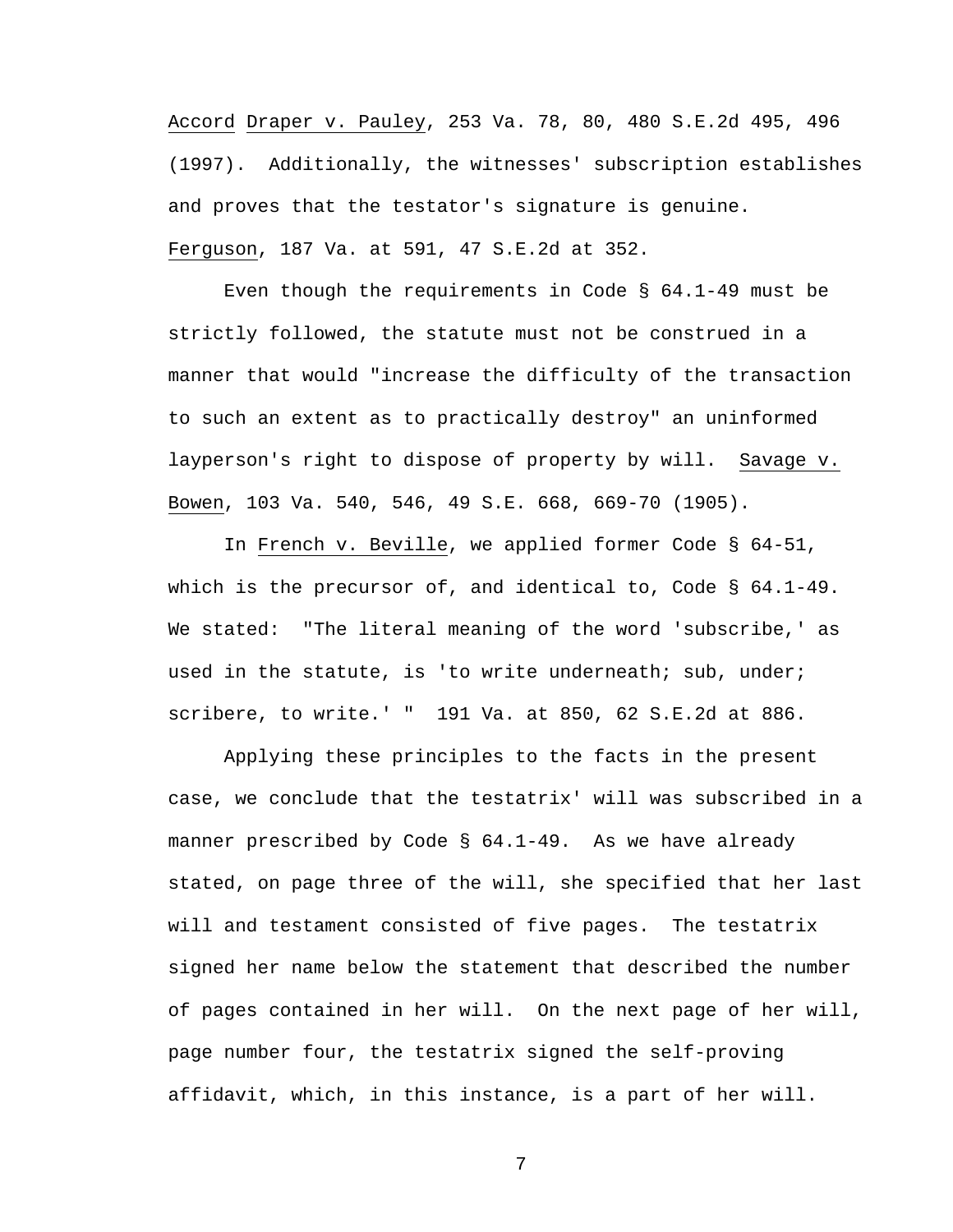Herbert Charles and Patricia Charles placed their signatures below the testatrix' signature on that page. The placement of their signatures on page four of the will below the testatrix' signature satisfies the statutory requirement of subscription contained in Code § 64.1-49. Additionally, we note there is absolutely no evidence of fraud in the record before this Court, and the record is clear that the will consisted of five pages, including the self-proving affidavit on pages four and five.

 In view of our holding, we need not consider the litigants' other contentions. Accordingly, we will reverse the judgment of the circuit court, and we will remand this case to the circuit court for the entry of an order that Watson's will was subscribed in the manner prescribed by Code  $$64.1-49.$ 

 "Although a document, or a writing added upon a document, was not executed in compliance with § 64.1-49 the document or writing shall be treated as if it had been executed in compliance with § 64.1-49 if the proponent of the document or writing establishes by clear and convincing evidence that the decedent intended the document or writing to constitute (i) the decedent's will, (ii) a partial or complete revocation of the will, (iii) an addition to or an alteration of the will, or (iv) a partial or complete revival of his formerly revoked will or of a formerly revoked portion of the will."

<span id="page-7-0"></span> $\overline{\phantom{a}}$  $*$  We recognize that Code § 64.1-49.1, which became effective July 1, 2007, states in part: